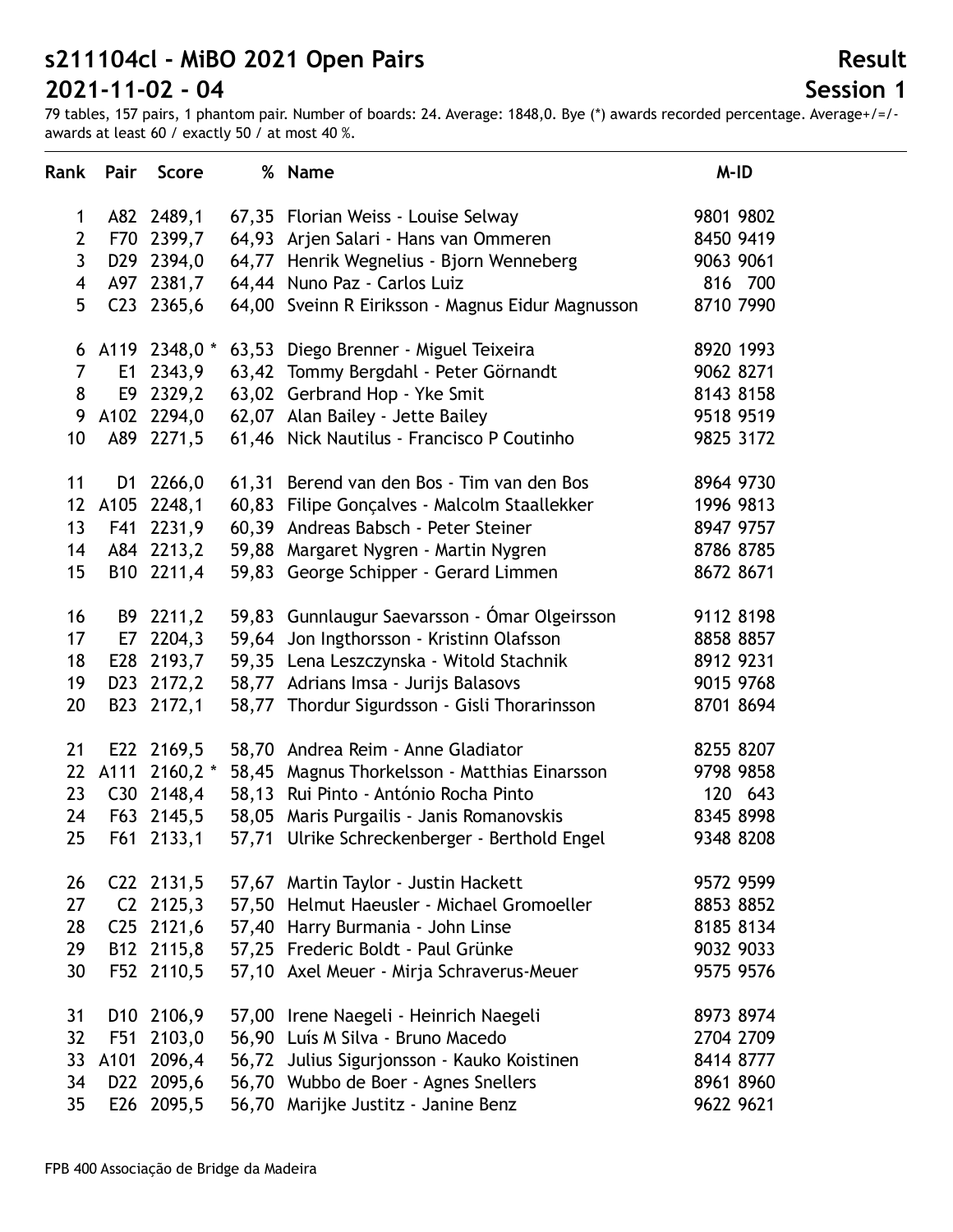**Result Session 1**

| Rank | Pair            | <b>Score</b> |       | % Name                                           | M-ID      |
|------|-----------------|--------------|-------|--------------------------------------------------|-----------|
| 36   | E21             | 2085,6       |       | 56,43 Kay Preddy - Norman Selway                 | 9854 9855 |
| 37   | <b>B22</b>      | 2084,7       |       | 56,40 Helmut Horacek - Omid Karimi-Müller        | 9853 9863 |
| 38   |                 | F72 2078,9   |       | 56,25 Vigfus Palsson - Jorge Cruzeiro            | 9838 703  |
| 39   |                 | F46 2078,4   |       | 56,23 João Machado - José Macedo                 | 2060 1998 |
| 40   |                 | D24 2075,5   |       | 56,15 Rolf Tolle - Anne-Lill Hellemann           | 8810 8811 |
| 41   |                 | $C1$ 2061,9  |       | 55,79 Juan Carlos Ventin - Herman Drenkelford    | 9556 9821 |
| 42   | C <sub>21</sub> | 2057,9       |       | 55,68 Kasper Konow - Lars Villinger              | 9805 9806 |
| 43   |                 | A92 2054,8   |       | 55,59 Margie Cole - Alejandro Bianchedi          | 9844 9845 |
| 44   | <b>B21</b>      | 2052,6       |       | 55,54 António Campos Palma - João Vide Barbosa   | 2156 2327 |
| 45   | D27             | 2051,4       |       | 55,50 Kevin Peeters - João Fanha                 | 9867 982  |
| 46   |                 | F69 2047,0   |       | 55,38 Henning Ostergaard - Christina Lund Madsen | 9216 9732 |
| 47   |                 | F49 2039,8   |       | 55,19 Emil Buus Thomsen - Johanne Kofoed         | 8360 8175 |
| 48   | D7              | 2039,2       |       | 55,17 Maria Tulonen - Lasse Utter                | 9775 9057 |
| 49   |                 | C24 2035,6   |       | 55,08 Egil Hansen - Svein-Harald Riisnas         | 9202 8481 |
| 50   |                 | $C6$ 2023,2  |       | 54,74 João Campos Ferreira - Miguel Lima         | 1754 901  |
| 51   | B <sub>5</sub>  | 2017,4       |       | 54,58 Han Begas - Lucia Grosmann                 | 9565 8680 |
| 52   | A109            | $2014,3*$    |       | 54,50 Alexander Smirnov - Sibrand van Oosten     | 9861 9862 |
| 53   | A104            | 2008,1       |       | 54,33 Roennaug Asla - Svein Markussen            | 8792 8793 |
| 54   | D <sub>3</sub>  | 1993,6       |       | 53,94 Matthias Schueller - Ralph Retzlaff        | 8834 9803 |
| 55   | E10             | 1987,0       |       | 53,76 Christa Schraverus - Matthijs Schraverus   | 9827 9828 |
| 56   | A81             | 1974,1       |       | 53,41 Dennis Bilde - Simon Cope                  | 8768 9671 |
| 57   | D <sub>25</sub> | 1969,9       |       | 53,30 Kristin Oskarsdottir - Unnar Gudmundsson   | 9529 8330 |
| 58   | E11             | 1967,3       |       | 53,23 Paulo Pinto - Ricardo Teixeira             | 1023 3051 |
| 59   | B7              | 1961,4       |       | 53,07 Doris Fischer - Bernd Saurer               | 8622 8623 |
| 60   | A96             | 1953,0       |       | 52,84 Bernódus Kristinsson - Ómar Óskarsson      | 9870 9869 |
| 61   | <b>B27</b>      | 1928,9       |       | 52,19 Christian Lahrmann - Flemming Poulsen      | 9692 8537 |
| 62   | B4              | 1924,0       |       | 52,06 Volkert Struyken - Cees Rijnbeek           | 8078 8077 |
| 63   | E32             | 1921,8       |       | 52,00 Maija Romanovska - Ilse Andersone          | 8931 9879 |
| 64   | <b>B6</b>       | 1919,6       |       | 51,94 Koen Poppe - Cisca Vorselman               | 9716 9717 |
| 65   | D <sub>8</sub>  | 1916,0       |       | 51,84 Emma Axelsdottir - David Ludviksson        | 8700 8699 |
| 66   | C <sub>5</sub>  | 1911,9       |       | 51,73 Símon Sveinsson - Karl Bjornsson           | 9834 9847 |
| 67   | F42             | 1910,6       |       | 51,69 Sebastian Reim - Guido Hopfenheit          | 8869 9733 |
| 68   | D32             | 1902,0       |       | 51,46 Lone 'Mama' Kiaer - Jeppe Juhl             | 8507 8376 |
| 69   | D <sub>21</sub> | 1884,5       |       | 50,99 Marie Eggeling - Michael Böcker            | 9589 9793 |
| 70   | F66             | 1868,5       | 50,55 | Gitte Hecht-Johansen - Alex Hannon               | 8830 9865 |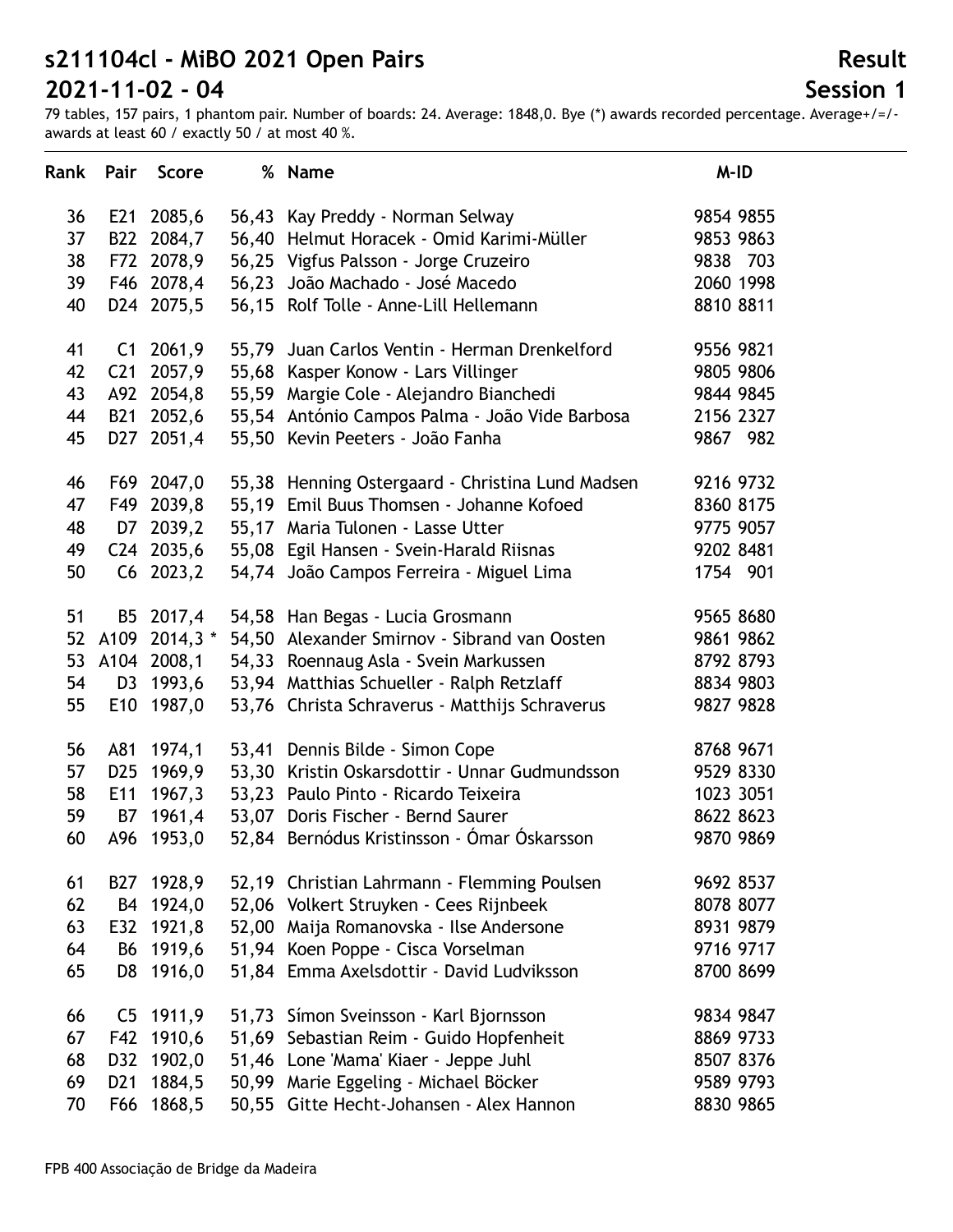**Result Session 1**

| Rank | Pair            | <b>Score</b> |       | % Name                                          | M-ID       |
|------|-----------------|--------------|-------|-------------------------------------------------|------------|
| 71   |                 | B24 1851,0   |       | 50,08 Ronald Halkes - Loes Janssen              | 8446 8381  |
| 72   | F64             | 1850,1       |       | 50,06 Frederico Teixeira - Ricardo Fernandes    | 2394 696   |
| 73   | <b>B29</b>      | 1848,1       |       | 50,00 Marcel Winkel - Dennis Kruis              | 8749 8614  |
| 74   | C <sub>12</sub> | 1848,0       |       | 50,00 Bengt Emanuelsson - Jan Clementsson       | 9252 9246  |
| 75   | A95             | 1843,3       |       | 49,87 Andreas Westman - Patrik Eriksson         | 9884 9883  |
| 76   | E12             | 1841,9       |       | 49,84 Jovanka Smederevac - Alexander Wernle     | 9841 9800  |
| 77   | A88             | 1840,6       |       | 49,80 Cristina Steiger - Adolfo Steiger         | 1149 1150  |
| 78   | F43             | 1835,0       |       | 49,65 Robbie de Koster - Eva Poppe              | 8417 9619  |
| 79   | A103            | 1832,6       |       | 49,58 René Stienen - Elly Schippers             | 9092 9093  |
| 80   | F50             | 1830,8       |       | 49,53 Peter Koppens - Anton Zegwaard            | 9807 9808  |
| 81   | A115            | 1829,4 *     |       | 49,50 Frederic Wilt - Espen Haugstad            | 8174 8206  |
| 82   | A108            | 1826,9 *     |       | 49,43 Gareth Bartley - Jutta Bartley            | 8795 8794  |
| 83   | C <sub>28</sub> | 1825,3       |       | 49,38 Peter-Paul Worm - Hans Metselaar          | 9815 8738  |
| 84   | E24             | 1815,2       |       | 49,11 Birgit Bärlund - Johan Lindstedt          | 9531 9809  |
| 85   | <b>B28</b>      | 1813,2       |       | 49,06 Carlos Gonçalves - Eduardo Pinto          | 533<br>924 |
| 86   | A83             | 1812,9       |       | 49,05 Mike Reuser - Peter Dekker                | 8352 9812  |
| 87   | D <sub>2</sub>  | 1801,8       |       | 48,75 Grazyna Schoahs - Anja Alberti            | 9795 8949  |
| 88   | A107            | 1798,6       |       | 48,66 Marie-José de Bruine - Mieke Jonker       | 9306 9829  |
| 89   | A116            | 1794,2 *     |       | 48,54 Adalsteinn Jörgensen - Svala K Palsdottir | 8322 8796  |
| 90   | D <sub>9</sub>  | 1790,9       |       | 48,46 Astrid Steen Lybak - Erik Boelviken       | 8723 9816  |
| 91   | C <sub>9</sub>  | 1787,1       |       | 48,35 Robert Boeddeker - Flora Zarkesch         | 8604 8603  |
| 92   | <b>B25</b>      | 1785,6       |       | 48,31 Eduardo Fernandes - Pedro Morgado         | 2829 2062  |
| 93   | F65             | 1778,9       |       | 48,13 João Paulo Rocha Pinto - Claudio Andrade  | 594 9851   |
| 94   | E <sub>4</sub>  | 1776,7       | 48,07 | Nis Rasmussen - Jesper Kragh                    | 9859 9860  |
| 95   | A98             | 1776,3       |       | 48,06 Andrei Kavalenka - Igor Kravchenko        | 8871 8372  |
| 96   | D11             | 1775,4       |       | 48,03 Maria Kroppa - Lech Zwirello              | 9674 9675  |
| 97   | F67             | 1770,7       |       | 47,91 Birgir Olafsson - Gudni Ingvarsson        | 9609 9605  |
| 98   | C <sub>29</sub> | 1764,6       |       | 47,74 Chris Westerbeek - Rens Philipsen         | 9760 9761  |
| 99   | A112            | $1760,7*$    |       | 47,64 Eeva Parvianinen - Olli Jalonen           | 8759 9582  |
| 100  | A94             | 1754,1       |       | 47,46 Marco Zomer - Frank van Gool              | 9641 9094  |
| 101  | <b>B1</b>       | 1743,8       |       | 47,18 David Wrang - Frederik Wrang              | 8183 9636  |
| 102  | D <sub>6</sub>  | 1741,1       | 47,11 | Pedro Salgueiro - Nuno Baltazar                 | 2956 1185  |
| 103  | E29             | 1736,1       |       | 46,97 Magnus Asgrimsson - Thorsteinn Bergsson   | 8407 8409  |
| 104  | E <sub>5</sub>  | 1735,9       |       | 46,97 Marloes van Heist - Pim Vermeulen         | 9820 9237  |
| 105  | <b>B11</b>      | 1728,4       |       | 46,76 Christiane Kowarik - Elisabeth Wälchli    | 9839 9840  |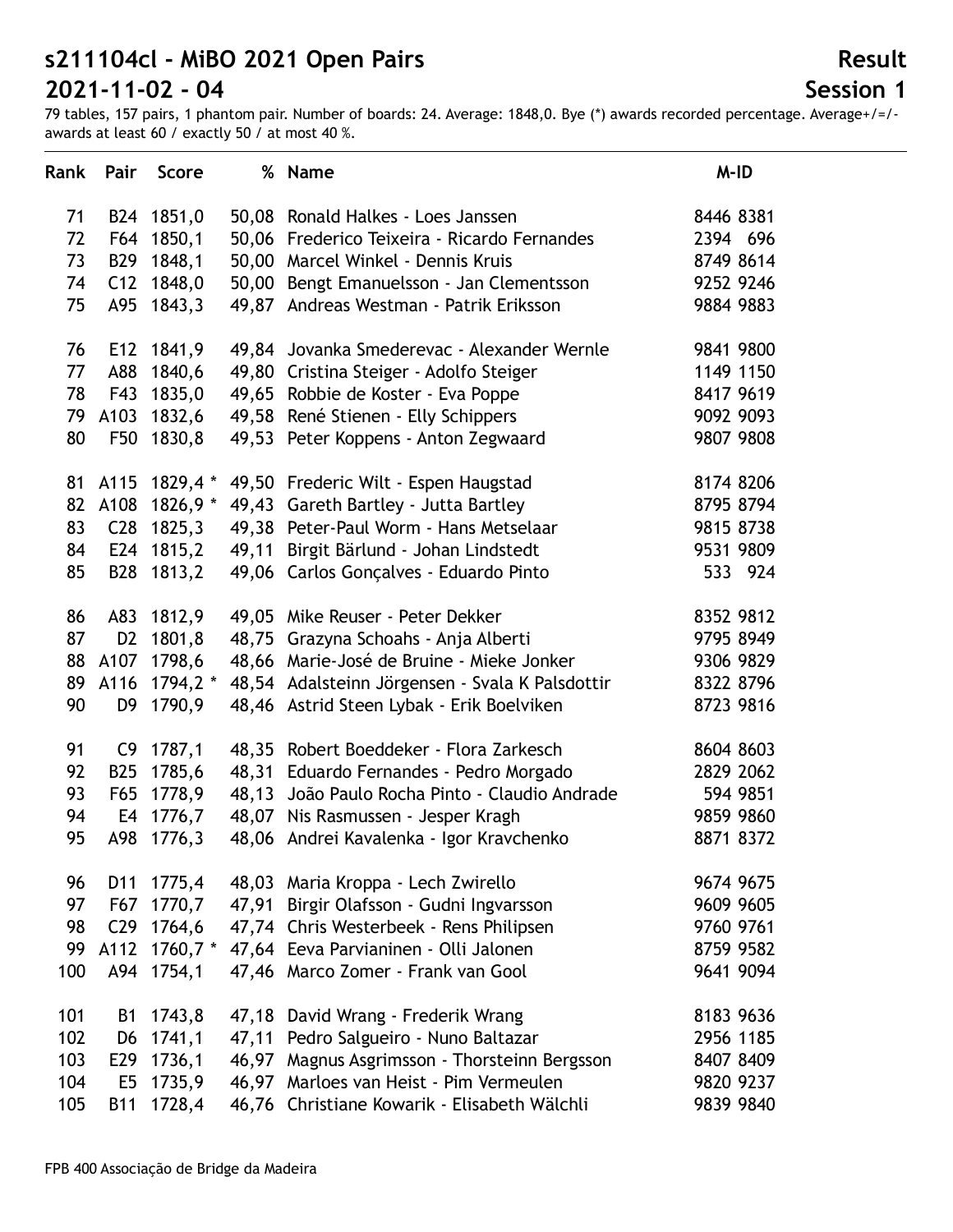**Result Session 1**

| <b>Rank</b> | Pair            | <b>Score</b> |       | % Name                                              | M-ID      |
|-------------|-----------------|--------------|-------|-----------------------------------------------------|-----------|
| 106         | E <sub>2</sub>  | 1723,4       | 46,63 | Karl Gretar Karlsson - Johann Aevarsson             | 8338 8425 |
| 107         | F47             | 1717,5       |       | 46,47 Erkki Juuri-Oja - Pirjo Juuri-Oja             | 8328 8327 |
| 108         | C <sub>32</sub> | 1714,5       |       | 46,39 Haakan Tjarnemo - Pierre Carbonnier           | 9251 9872 |
| 109         | D <sub>4</sub>  | 1707,8       | 46,21 | Svein Erik Dahl - Bjorn Sture Valen                 | 8500 9206 |
| 110         | C <sub>4</sub>  | 1704,0       | 46,10 | Ernst Hopstaken - Frank van Gorp                    | 9538 9713 |
| 111         | D31             | 1698,2       |       | 45,95 Marcel Swidde - Tim Heeres                    | 9520 8977 |
| 112         | D30             | 1694,5       | 45,85 | Tomas Ruth - Knut Kiste                             | 8800 8801 |
| 113         | C <sub>26</sub> | 1688,6       |       | 45,69 Pia Petaja - Haldis Guttormsen                | 9864 8788 |
| 114         | C <sub>3</sub>  | 1681,7       |       | 45,50 Justin van der Kam - Rob van den Bergh        | 9052 9213 |
| 115         | A86             | 1668,0       | 45,13 | Rosemarie Roderburg - Sybil Müller-Maubach          | 8741 8740 |
| 116         | A110            | $1659,2*$    |       | 44,89 Hanneke Kreijns - Betty Speelman              | 9051 8615 |
| 117         | E27             | 1656,5       | 44,82 | Ingrid Ledertoug - Lisbeth Smed                     | 8216 8215 |
| 118         | A90             | 1651, 5      |       | 44,68 Agnes Wesseling - Niels van der Gaast         | 9787 9788 |
| 119         | C <sub>10</sub> | 1645,2       | 44,51 | Rosemary Shaw - Stefán Jónsson                      | 8773 9780 |
| 120         | E23             | 1638,6       | 44,33 | Anna Nielsen - Aron Thorfinsson                     | 9755 9756 |
| 121         | C <sub>7</sub>  | 1632,5       |       | 44,17 Susan Just - Poul Mogensen                    | 9796 9797 |
| 122         | A118            | $1624,3*$    |       | 43,95 9885 - 9886                                   | 9885 9886 |
| 123         | A85             | 1621,4       |       | 43,87 Nikolas Bausback - Kurt Kaellstroem           | 8950 9764 |
| 124         | <b>B30</b>      | 1620,9       |       | 43,86 Mirjam Abraham - Michael Pauly                | 8456 8161 |
| 125         | <b>B26</b>      | 1609,1       |       | 43,54 Sophie Leroux - Francis Gouffé                | 3722 3723 |
| 126         | B <sub>2</sub>  | 1607,6       |       | 43,50 Kathryn Hertz - Eckhard Böhlke                | 8744 8745 |
| 127         | B <sub>3</sub>  | 1603,3       |       | 43,38 Manuel Capucho - Maria João Lara              | 299 986   |
| 128         | A93             | 1601,5       | 43,33 | Renate Adelsberger - Heimo Adelsberger              | 9597 9598 |
| 129         | E8              | 1586,3       |       | 42,92 Sveinn Ragnarsson - Sigurdur Jón Björgvinsson | 9836 9849 |
| 130         | E6              | 1579,8       |       | 42,74 Miguel Sarmento - Isabel Sarmento             | 1562 3018 |
| 131         | E3              | 1571,2       | 42,51 | Barbara Von Kleist - Sabine Würdermann              | 8440 8441 |
| 132         | C8              | 1566,9       |       | 42,40 Seija Lahtinen - Jussi Angervo                | 9830 9831 |
| 133         | <b>B31</b>      | 1560,6       |       | 42,22 Jonina Palsdottir - Sveinn Símonarson         | 9766 8987 |
| 134         | C <sub>31</sub> | 1553,0       |       | 42,02 Sigurdur Gislason - Ragnar Thorvaldson        | 9552 9832 |
| 135         | C <sub>27</sub> | 1545,8       |       | 41,82 Monika Luy - Jan Sohl                         | 9581 9822 |
| 136         | A91             | 1545,5       |       | 41,82 Vigfus Vigfusson - Johanna Gisladottir        | 9110 9111 |
| 137         | E31             | 1522,8       |       | 41,20 Lise Reimann - Marianne Mathiesen             | 9833 8819 |
| 138         | A114            | $1501,2*$    |       | 40,62 Patrick Goor - Petra Erne                     | 8976 8385 |
| 139         | <b>B32</b>      | 1495,2       |       | 40,45 Sonja Bech - Mette Sand                       | 8705 8706 |
| 140         | D <sub>26</sub> | 1490,3       |       | 40,32 Lars Carlsson - Leif-Erik Forsberg            | 9550 9551 |